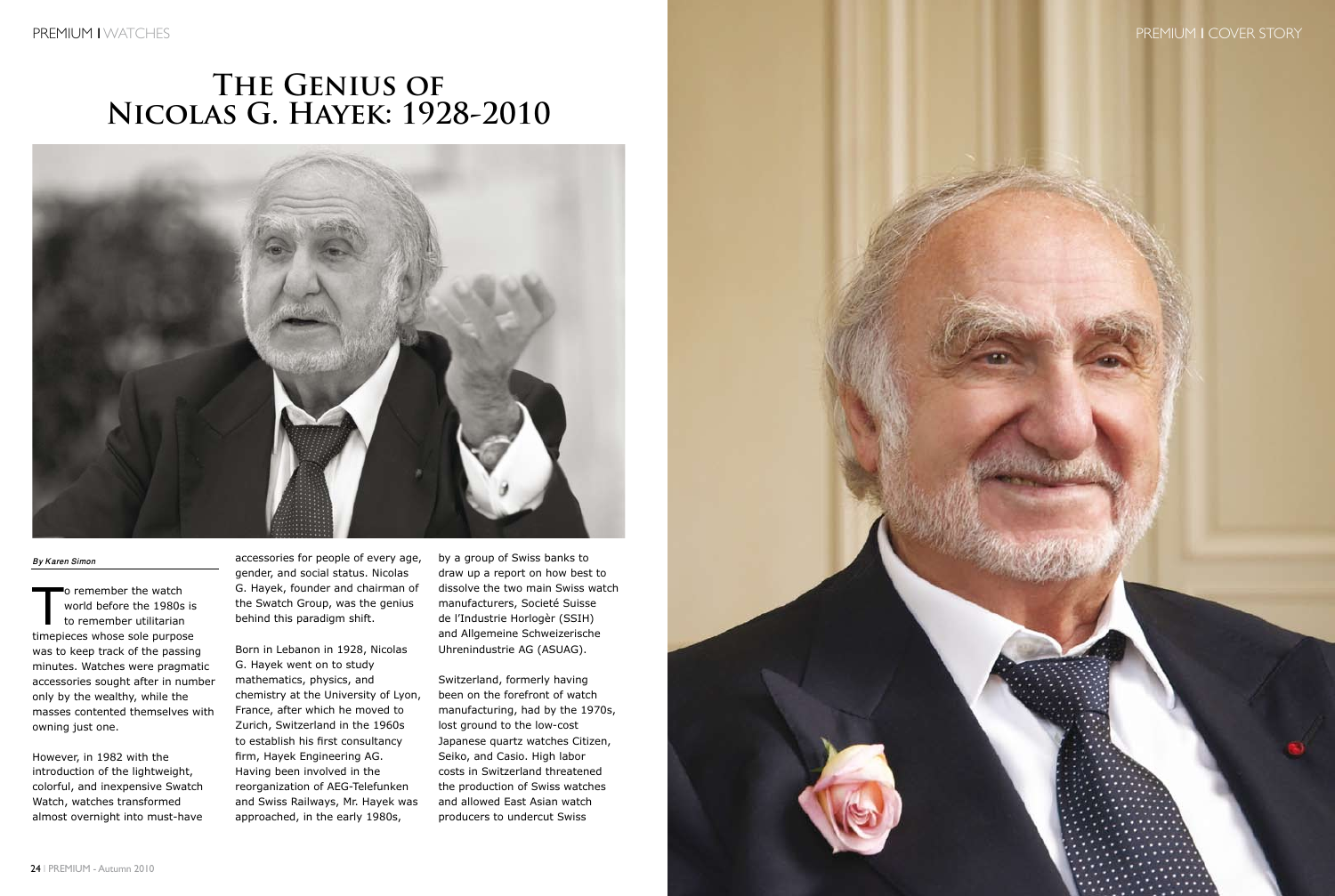

## PREMIUM I WATCHES

prices. To maintain possession of the lower and middle market of watchmaking—and to allow Switzerland to concentrate on producing expensive rarities companies like Seiko were offering to buy up Omega and other Swiss watch brands. And seeing no other choice, the Swiss bankers were prepared to submit to this proposition.

In an ironic twist of events however, Mr. Hayek, who was originally brought on board to liquidate the floundering Swiss watch industry, decided to merge and streamline the SSIH and ASUAG under the banner of the Société Suisse de Microélectronique et d'Horlogerie (SMH)—which in 1998 would be renamed Swatch Group—to compete against the Japanese watch producers for the majority of the market share.

Champion of self-sustainability once telling the Wall Street Journal, "I was the advocate of the fact that we should produce in our own

countries,"—Mr. Hayek was not prepared to relinquish the historic tradition of Swiss watchmaking. He was convinced that people saw in Swiss watches, not just ornate timepieces, but, "the message of the culture of Switzerland." And thanks to Swiss engineers Elmar Mock and Jacques Müller, creating inexpensive Swiss quartz watches was no longer unfeasible. They developed a quartz watch composed of only 51 components (Japanese quartz watches are made up of over 100), that could